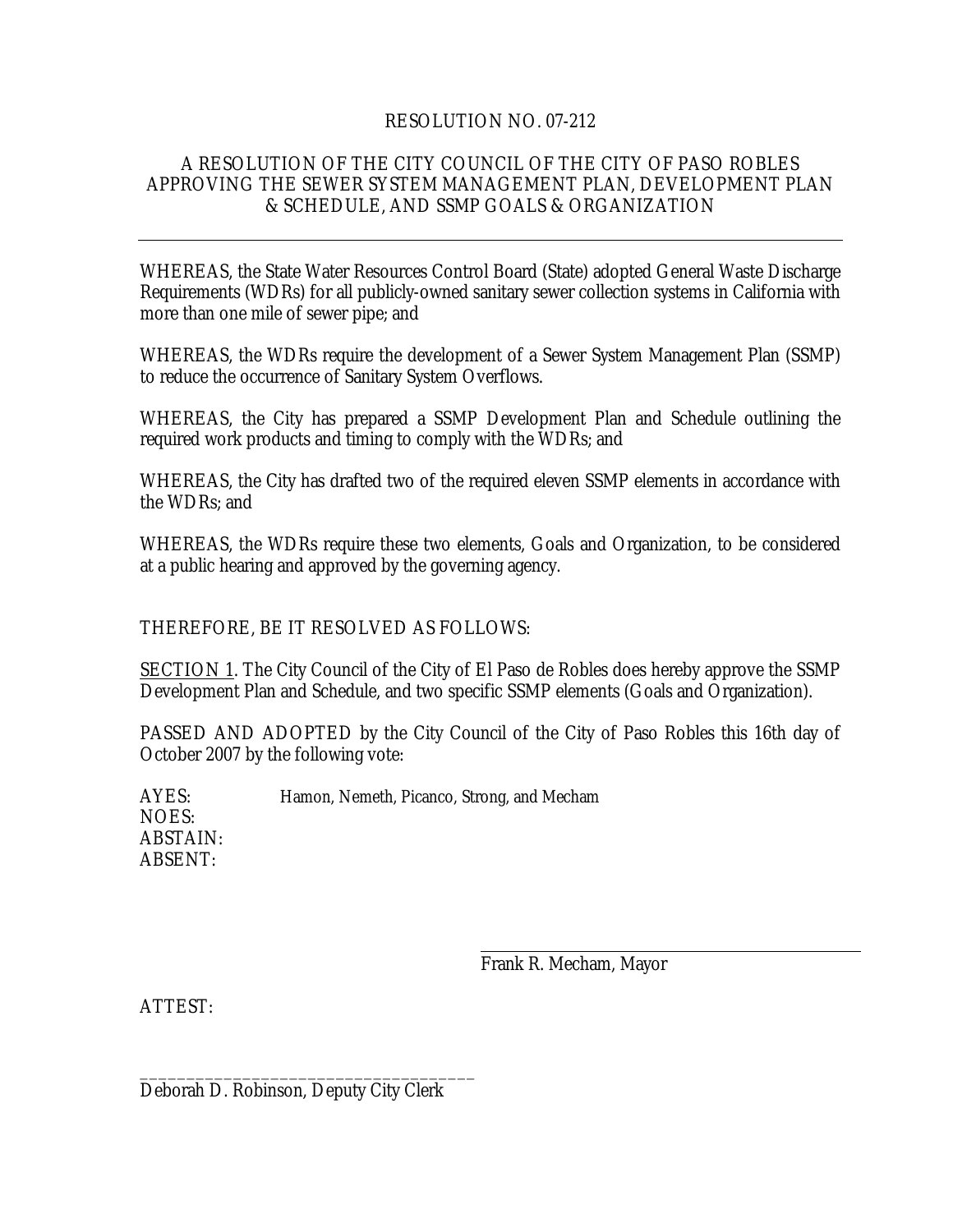

**CITY OF EL PASO DE ROBLES**

*"The Pass of the Oaks"* 

October 16, 2007

# SSMP DEVELOPMENT PLAN AND IMPLEMENTATION SCHEDULE

The State Water Resource Control Board (SWRCB) issued a State-wide General Waste Discharge Requirement (WDRs), Order No. 2006-0003-DWQ, adding new regulations for sanitary sewer systems. Under the WDRs, all public entities that own or operate sanitary sewer systems greater than one mile in length, that collect or convey untreated or partially treated wastewater, must comply with these requirements.

To facilitate proper funding and management of sanitary sewer systems, the City of El Paso de Robles (City) is required to develop and implement a system-specific Sewer System Management Plan (SSMP). To be effective, the SSMP must include provisions to provide proper and efficient management, operations and maintenance of sanitary sewer systems, while taking into consideration risk management and cost benefit analysis. The objective of the WDRs is to reduce impacts to the State's water bodies and to protect public health by reducing Sanitary Sewer Overflows (SSOs).

The eleven (11) essential elements of the SSMP are:

- 1. Goals
- 2. Organization
- 3. Legal Authority
- 4. Operation and Maintenance Program
- 5. FOG Control Program
- 6. Overflow Emergency Response Plan
- 7. Design and Performance Provisions
- 8. System Evaluation and Capacity Assurance Plan
- 9. Monitoring, Measurement and Program Modifications
- 10. SSMP Program Audits
- 11. Communication Program

If the City believes that any element of this section is not appropriate or applicable for the SSMP, the City must address the program and explain in detail with sufficient evidence as to why that element is not applicable.

The City has developed a SSMP implementation scheduled designed to address each mandated element and in accordance with the specified deadlines required in the WDRs. The SSMP implementation schedule has been divided into three (3) phases based upon to GWDR deadline dates and is as follows: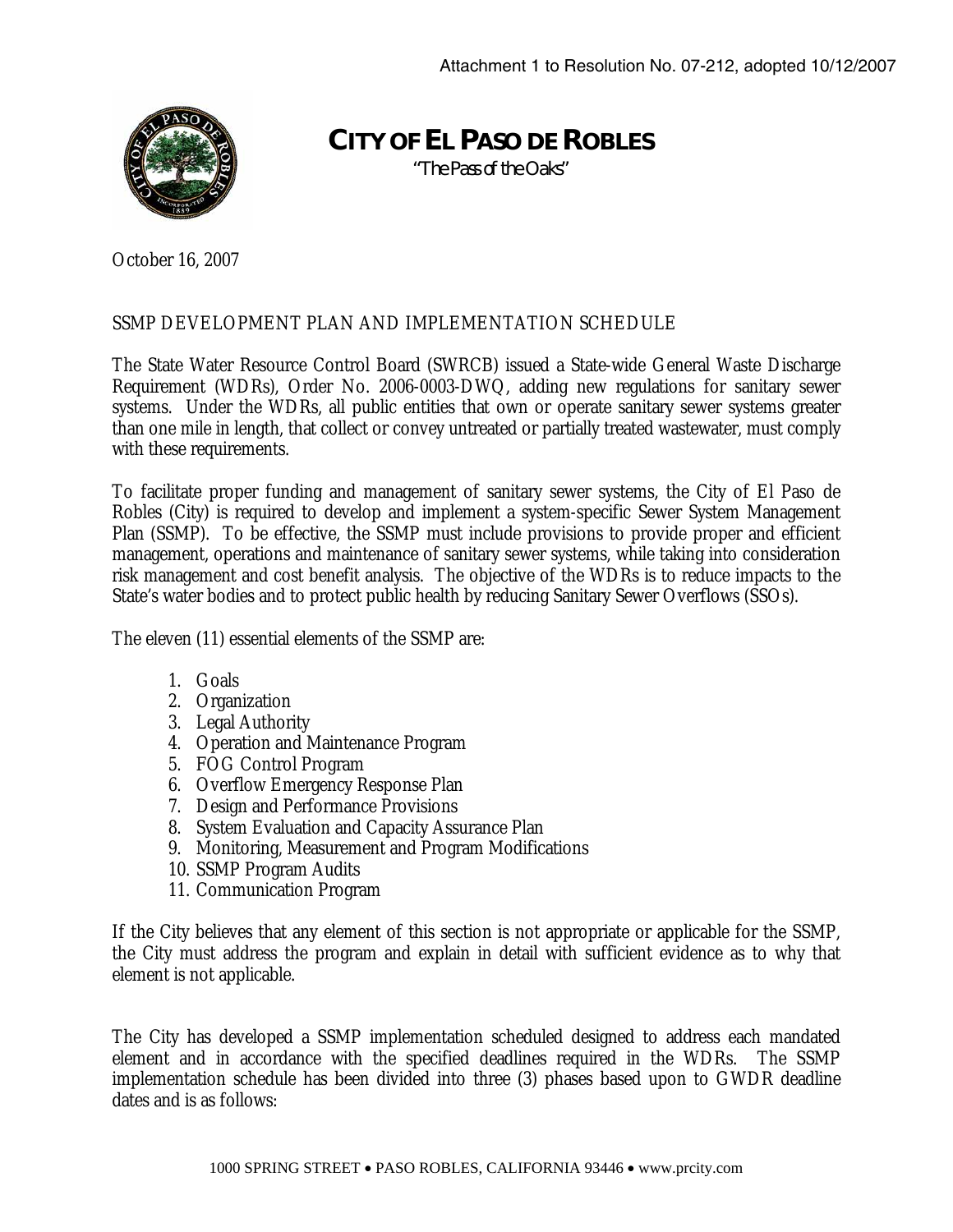| <b>REQUIRED</b><br><b>ELEMENT</b>                                                                              | <b>PHASE 1 TASKS</b>                                                                                                                                                   | <b>STATUS/DUE</b><br><b>DATE</b>                                                           |
|----------------------------------------------------------------------------------------------------------------|------------------------------------------------------------------------------------------------------------------------------------------------------------------------|--------------------------------------------------------------------------------------------|
| <b>SSMP Development</b><br><b>Plan and Schedule</b>                                                            | Initial plan on how the agency intends on<br>developing and implementing their SSMP.                                                                                   | Due November 2, 2007                                                                       |
| Council<br>certification of<br><b>Development Plan</b><br>and Schedule                                         | Present SSMP Development plan to City Council for<br>approval.                                                                                                         | Status: October 16, 2007<br>for Council action and<br>approval.                            |
| $(1)$ Goal<br><b>SSMP Goals</b>                                                                                | The goal of the SSMP is to provide a plan and<br>schedule to properly manage, operate and<br>maintain all parts of the sanitary sewer system.<br>Stated goals for SSMP | Due: November 2, 2007<br>Status: October 16, 2007<br>for Council action and<br>approval    |
| (2) Organization                                                                                               | <b>Names and staff positions responsible for</b><br>developing and implementing the SSMP.                                                                              | Due: November 2, 2007                                                                      |
| Organizational<br><b>Chart for Sump</b><br>Development and<br>Implementation<br>SSO Chain of<br>Communications | Develop organizational chart of management,<br>administration and maintenance personnel.<br>Develop the internal chain of communications for<br>reporting SSOs.        | <b>Status: Completed</b><br>Status: October 16, 2007<br>for Council action and<br>approval |
| <b>SSMP</b><br><b>CERTIFICATION</b>                                                                            | Draft SSMP and Schedule CIWQS Certification.                                                                                                                           | Due: November 2, 2007                                                                      |
|                                                                                                                | Certify approved draft SSMP and schedule via<br>CIWQS.                                                                                                                 | Status:                                                                                    |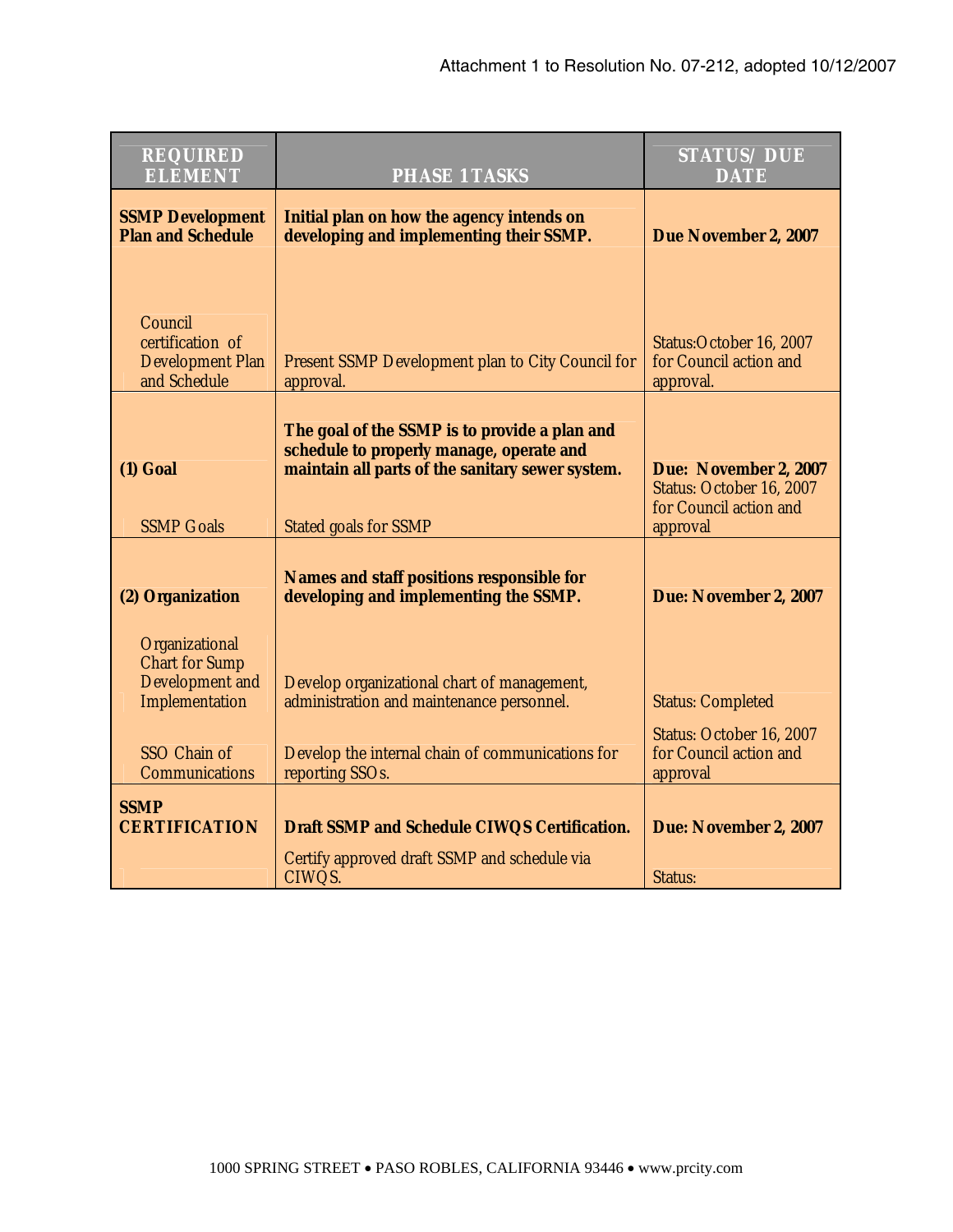| <b>REQUIRED</b><br><b>ELEMENT</b>                               | <b>PHASE 2 TASKS</b>                                                                                                                                | <b>STATUS/DUE</b><br><b>DATE</b>             |
|-----------------------------------------------------------------|-----------------------------------------------------------------------------------------------------------------------------------------------------|----------------------------------------------|
| (3) Overflow<br><b>Emergency</b><br><b>Response Plan</b>        | <b>Written Procedures defining how the City responses to</b><br>SSO <sub>s.</sub>                                                                   | Due: May 2, 2009                             |
| Overflow<br>Response<br>Procedures                              | Develop standard operating procedures for SSO response.                                                                                             | <b>Status: Updating</b><br>existing document |
| Notification<br>Procedures                                      | Develop notification procedures to ensure all required<br>regulators (and others) are properly and timely notified of an<br>SSO event.              | <b>Status: Updating</b><br>existing document |
| Emergency<br>Response<br><b>Training</b>                        | Develop and implement Emergency Response Training<br>Program for staff or contractors, if utilized.                                                 | <b>Status: Updating</b><br>existing document |
| Traffic and<br><b>Crowd Control</b>                             | Develop procedures for traffic and crowd control to be<br>utilized during an SSO event.                                                             | <b>Status: Updating</b><br>existing document |
| Monitoring and<br><b>Sampling</b>                               | Develop procedures for monitoring and sampling, if<br>required, for an SSO event.                                                                   | Status: Updating<br>existing document        |
| Follow-Up                                                       | Develop procedures for following up on an SSO event,<br>including investigation for the cause or responsible party.                                 | <b>Status: Updating</b><br>existing document |
| (4) Grease Control<br>Program - FOG<br>(Fats, Oils &<br>Grease) | <b>Prepare and implement a FOG Control Program to</b><br>reduce the amount of these substances from being<br>discharged into the collection system. | Due: May 2, 2009                             |
| Determination of<br>FOG problems                                | Evaluate System to determine if FOG related problems<br>exist.                                                                                      | <b>Status: Ongoing</b><br>Practice           |
| <b>FOG</b><br>characterization<br>Study                         | If FOG problems are present, perform a FOG<br>Characterization Study to determine the location and extent<br>of the problem.                        | <b>Status: Under</b><br>development          |
| FOG Ordinance                                                   | Develop ordinance/policy to ensure legal authority to<br>prevent the discharge of FOG into the sewer system.                                        | <b>Status: Under</b><br>development          |
| <b>FOG Program</b>                                              | Develop a program to reduce and/or eliminate FOG related<br>sources.                                                                                | <b>Status: Under</b><br>development          |
| Develop a FOG<br><b>Source Control</b><br>Program               | Establish an appropriate FOG source control program. A<br>look at Residential as large contributors.                                                | <b>Status: Under</b><br>development          |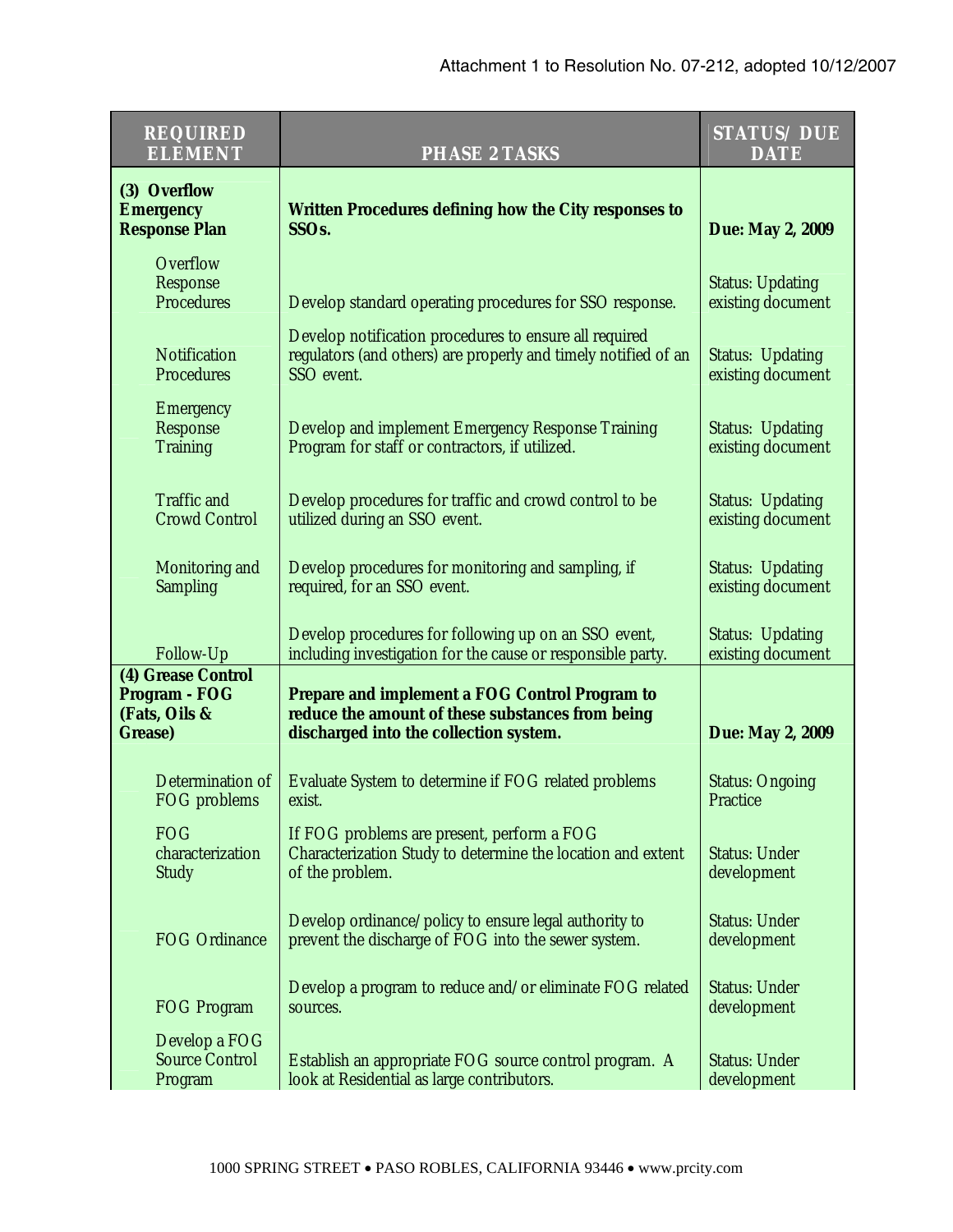| <b>REQUIRED</b><br><b>ELEMENT</b>                                                 | <b>PHASE 2 TASKS</b>                                                                                                                                                                                   | <b>STATUS/DUE</b><br><b>DATE</b>                                                                       |
|-----------------------------------------------------------------------------------|--------------------------------------------------------------------------------------------------------------------------------------------------------------------------------------------------------|--------------------------------------------------------------------------------------------------------|
| <b>Public Outreach</b>                                                            | Develop an appropriate public education, outreach program<br>and marketing materials designed to assist in the reduction<br>of FOG.                                                                    | <b>Status: Under</b><br>development                                                                    |
| <b>FOG Disposal</b>                                                               | Develop a list of authorized FOG disposal sites.                                                                                                                                                       | <b>Status: Under</b><br>development                                                                    |
| <b>FOG</b><br>Inspections                                                         | Develop and implement a FOG inspection program.                                                                                                                                                        | <b>Status: Under</b><br>development                                                                    |
| (5) Legal Authority                                                               | Agency's legal authority to operate and maintain its<br>sewage collection system.                                                                                                                      | Due: May 2, 2009                                                                                       |
| Ordinance<br>Development for<br><b>Preventing Illicit</b><br><b>Discharges</b>    | Develop/amend required ordinance to comply with Order.<br>Add a FOG Ordinance (Fats, Oils and Grease) to the City<br>of El Paso de Robles Municipal Code, Chapter 14.08<br>SEWERAGE SYSTEM OPERATIONS. | <b>Status: Under</b><br>development                                                                    |
| Ordinance<br>Development<br><b>Requiring Proper</b><br>Design and<br>Construction | Develop/amend required ordinance to comply with Order.<br>Add a FOG Ordinance (Fats, Oils and Grease) to the City<br>of El Paso de Robles Municipal Code, Chapter 14.08<br>SEWERAGE SYSTEM OPERATIONS. | <b>Status: Under</b><br>development                                                                    |
| Ordinance<br>Development for<br>the Limiting of<br>the Fats, Oils<br>and Grease   | Develop/amend required ordinance to comply with Order.<br>Add a FOG Ordinance (Fats, Oils and Grease) to the City<br>of El Paso de Robles Municipal Code, Chapter 14.08<br>SEWERAGE SYSTEM OPERATIONS. | <b>Status: Under</b><br>development                                                                    |
| Ordinance<br>Development to<br>Enforce<br><b>Violations</b>                       | Develop/amend required ordinance to comply with Order.<br>Add a FOG Ordinance (Fats, Oils and Grease) to the City<br>of El Paso de Robles Municipal Code, Chapter 14.08<br>SEWERAGE SYSTEM OPERATIONS. | Status: Under<br>development                                                                           |
| <b>Ordinance Legal</b><br><b>Review</b>                                           | Ordinances developed, amended, and reviewed by City's<br>legal counsel.                                                                                                                                | <b>Status: Under</b><br>development                                                                    |
| Ordinance<br>Adoption                                                             | Adoption of required ordinances by City Council                                                                                                                                                        | <b>Submit to Council</b><br>prior to May 2, 2008<br>(no later than the<br>4/26/08 Council<br>Meeting). |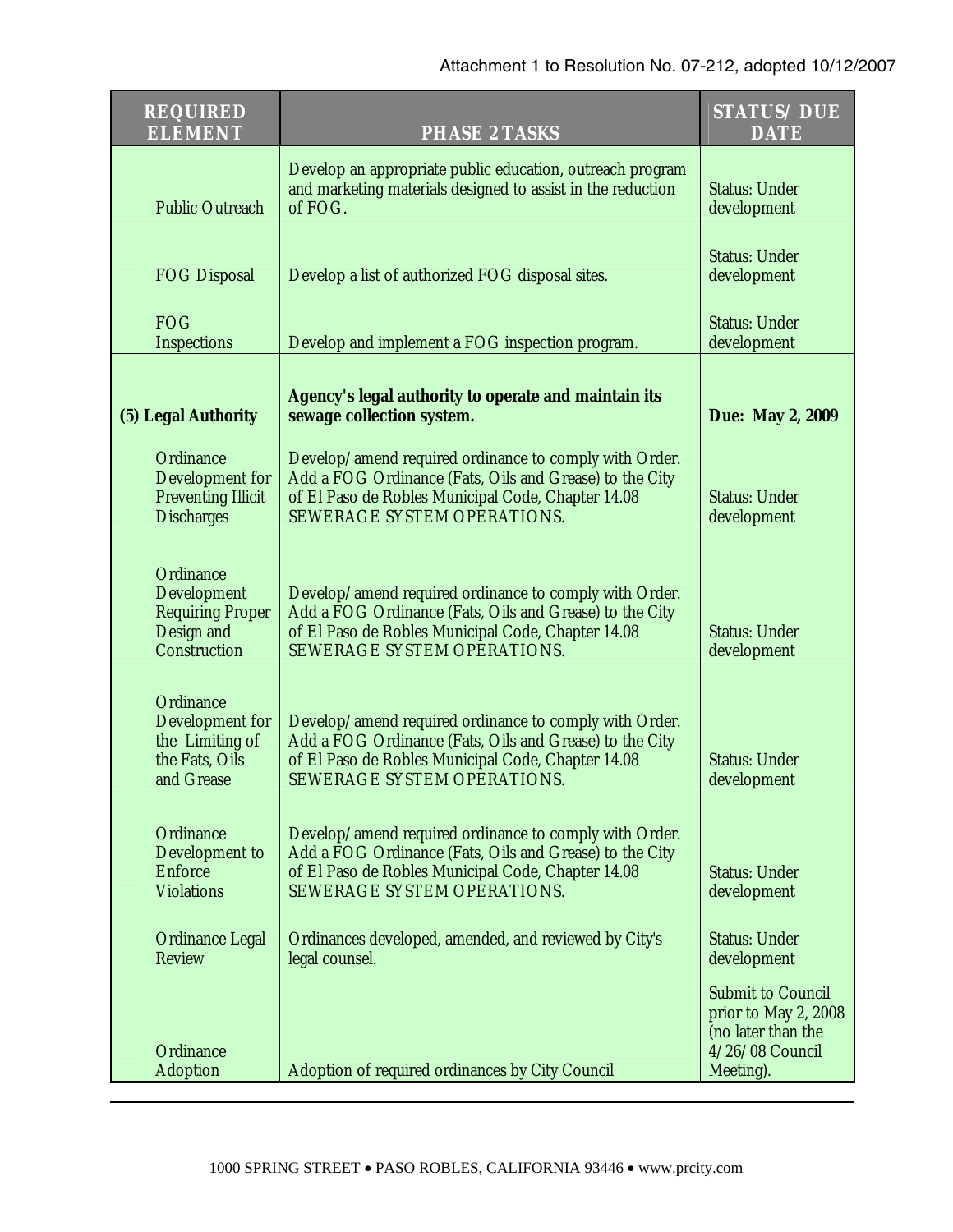| <b>REQUIRED</b><br><b>ELEMENT</b>            | <b>PHASE 2 TASKS</b>                                                                                                                   | <b>STATUS/DUE</b><br><b>DATE</b>    |
|----------------------------------------------|----------------------------------------------------------------------------------------------------------------------------------------|-------------------------------------|
| (6) Operation and<br><b>Maintenance</b>      | <b>Collection System operations program and procedures.</b>                                                                            | Due: May 2, 2009                    |
| <b>Mapping</b>                               | Up to date mapping of the sewage collection system facilities<br>including appropriate storm water systems.                            | <b>Status: Ongoing</b><br>Practice  |
| <b>Mapping</b><br><b>Updates</b>             | Develop procedures for maintaining mapping data.                                                                                       | <b>Status: Under</b><br>development |
| Preventative<br>Maintenance<br>Program       | Develop a written description of the preventative<br>maintenance activities the City employs.                                          | <b>Status: Under</b><br>development |
| Pipeline<br>Maintenance                      | Develop a schedule for line cleaning and maintenance.                                                                                  | <b>Status: Under</b><br>development |
| Pumping and<br><b>Other Facilities</b>       | Develop a schedule for maintenance of pumping and other<br>facilities                                                                  | <b>Status: Under</b><br>development |
| <b>Problem Areas</b>                         | Identify problem areas (high maintenance areas; HMA) and<br>develop procedures for their maintenance.                                  | <b>Status: Under</b><br>development |
| Rehabilitation<br>and Replacement<br>Program | Develop a short and long term plan for the rehabilitation or<br>replacement due to system deficiencies, including funding<br>$(CIP)$ . | <b>Status: Ongoing</b><br>Practice  |
| Inspection<br>Program                        | Develop a program and schedule for the regular visual and<br>CCTV inspection of the system.                                            | <b>Status: Under</b><br>development |
| Inspection<br>Schedule                       | Develop a schedule for ongoing inspection of the entire<br>collection system.                                                          | <b>Status: Under</b><br>development |
| <b>Work Orders</b>                           | Develop a system to track and schedule all maintenance<br>activities.                                                                  | <b>Status: Under</b><br>development |
| <b>Equipment and</b><br>parts inventory      | Develop an inventory of equipment and replacement parts.                                                                               | <b>Status: Under</b><br>development |
| <b>Critical parts</b>                        | Develop an inventory of critical replacement parts including<br>procedures for acquisition.                                            | <b>Status: Under</b><br>development |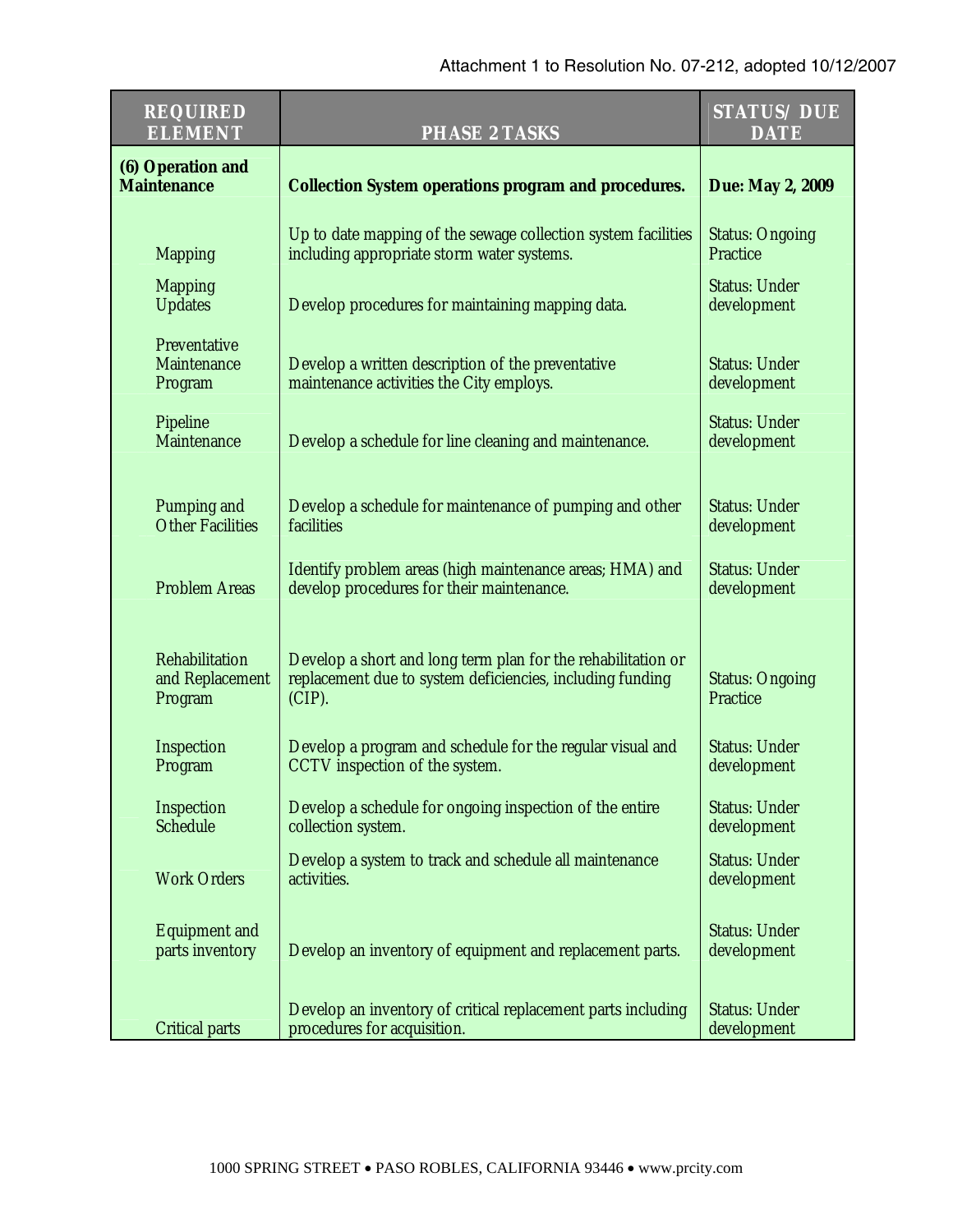| <b>REQUIRED</b><br><b>ELEMENT</b>                                                                  | <b>PHASE 3 TASKS</b>                                                                                                                                                                                                                              | <b>STATUS/DUE</b><br><b>DATE</b>    |
|----------------------------------------------------------------------------------------------------|---------------------------------------------------------------------------------------------------------------------------------------------------------------------------------------------------------------------------------------------------|-------------------------------------|
| (7) Design and<br><b>Performance</b>                                                               | <b>Prepare and implement a Capital Improvement</b><br>Plan that will provide the hydraulic capacity of<br>the sewer system under peak flow conditions.                                                                                            | <b>Due: August 2, 2009</b>          |
| <b>Design Standards</b>                                                                            | Develop design standards for new and rehabilitated<br>systems including procedures to ensure capacity in<br>existing system due to new or remodeled construction                                                                                  | <b>Status: Under</b><br>development |
| <b>Inspection and</b><br>testing standards                                                         | Develop inspection and testing standards for new and<br>rehabilitated systems including acceptance testing<br>procedures.                                                                                                                         | <b>Status: Under</b><br>development |
| (8) System Hydraulic<br><b>Evaluation and</b><br><b>Capacity Assurance</b><br><b>Plan (SHECAP)</b> | <b>Evaluated those portions of the system that are</b><br>experiencing capacity related overflow. Establish<br>steps to eliminate capacity related overflows<br>including and I&I program, short and long term<br><b>CIP</b> for capacity issues. | <b>Due: August 2, 2009</b>          |
| Inflow and<br>Infiltration (I&I)                                                                   | Develop procedures to detect and remediate I&I<br>problems.                                                                                                                                                                                       | <b>Status: Ongoing</b><br>Practice  |
| <b>Hydraulic Model</b>                                                                             | Develop a hydraulic model of the system.                                                                                                                                                                                                          | <b>Status: Ongoing</b><br>Practice  |
| Identify<br><b>Deficiencies</b>                                                                    | Identify areas of the system that exhibit capacity<br>deficiencies.                                                                                                                                                                               | <b>Status: Ongoing</b><br>Practice  |
| <b>Analyze Defects</b>                                                                             | Analyze and prioritize repairs/replacement of pipeline<br>defects.                                                                                                                                                                                | <b>Status: Ongoing</b><br>Practice  |
| Capital<br>Improvement<br>Projects                                                                 | Develop a prioritized CIP for these improvements<br>and a schedule of completion dates.                                                                                                                                                           | <b>Status: Ongoing</b><br>Practice  |
| (9) Monitoring,<br><b>Measurements and</b><br><b>Plan Modifications</b>                            | The ongoing evaluation of the performance of the<br><b>SSMP</b> document and its ability to achieve its<br>stated goals.                                                                                                                          | <b>Due: August 2, 2009</b>          |
| Data Management                                                                                    | Develop procedures for accumulated and analyzing<br>system maintenance, repairs, projects, reductions of<br>SSOs, and any other pertinent data.                                                                                                   | <b>Status: Under</b><br>development |
| Program<br><b>Effectiveness</b>                                                                    | Develop procedures, report, etc. to measure the<br>effectiveness of the SSMP.                                                                                                                                                                     | <b>Status: Under</b><br>development |
| <b>Program Changes</b>                                                                             | Develop procedures to initiate changes,<br>enhancements, or correct deficiencies in the SSMP.                                                                                                                                                     | <b>Status: Under</b><br>development |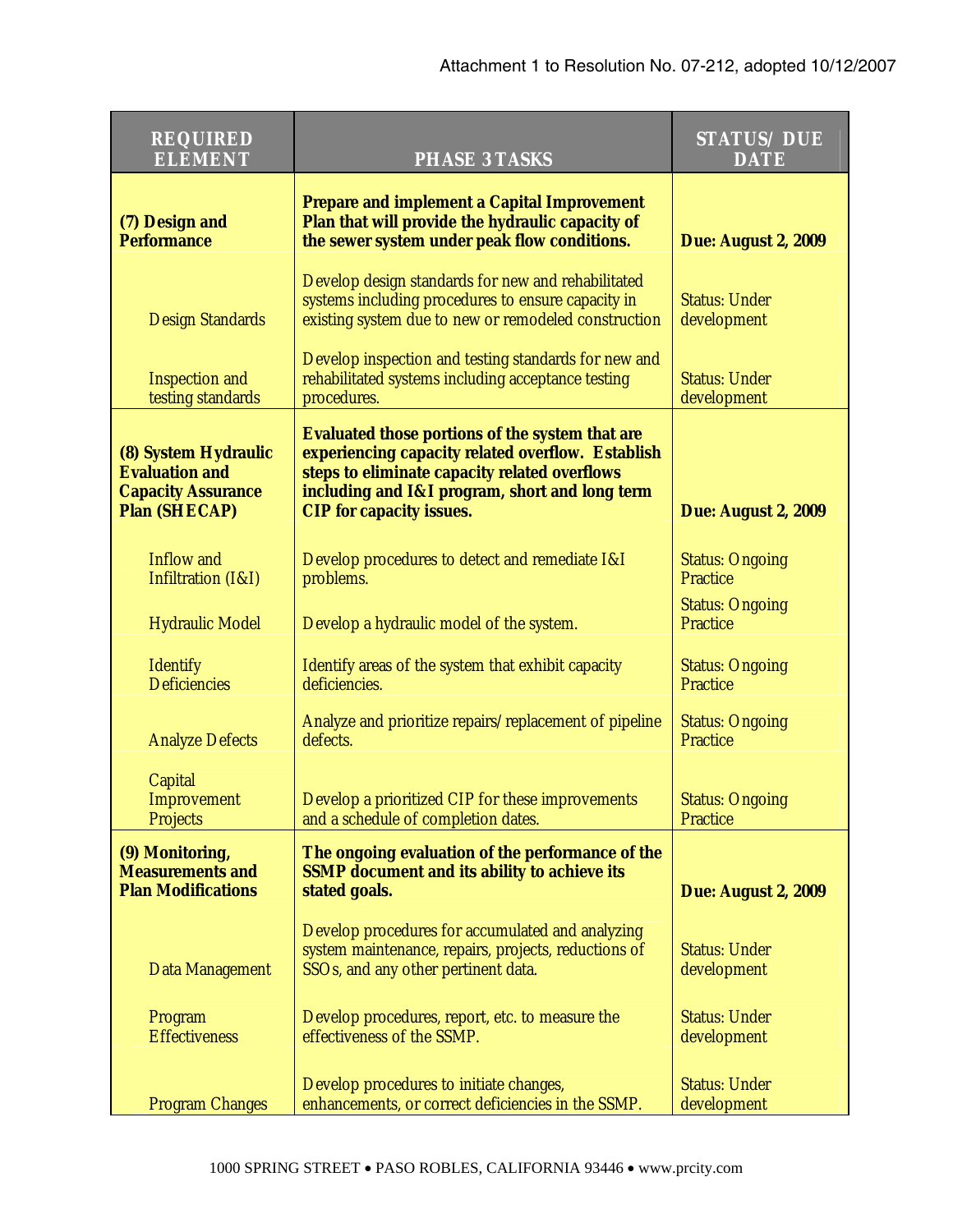| <b>REQUIRED</b><br><b>ELEMENT</b>                     | <b>PHASE 3 TASKS</b>                                                                                                                                                                              | <b>STATUS/DUE</b><br><b>DATE</b>    |
|-------------------------------------------------------|---------------------------------------------------------------------------------------------------------------------------------------------------------------------------------------------------|-------------------------------------|
| (10) SSMP Program<br><b>Audits</b>                    | Program audits are required every two years<br>following the adoption of the final SSMP (August<br>2, 2011). Audits shall document the success of the<br><b>SSMP</b> and improvements made to it. | <b>Due: August 2, 2009</b>          |
| <b>Document Control</b>                               | Develop procedure for SSMP document control.                                                                                                                                                      | <b>Status: Under</b><br>development |
| Key Individual(s)                                     | Identify key individual(s) responsible for the SSMP<br>audit (every 2 years). Development of a SSMP Adhoc<br>Audit team consisting of local agencies for peer<br>review and direction.            | <b>Status: Under</b><br>development |
| <b>Checklist</b>                                      | Develop a checklist to assist and ensure the SSMP is<br>compliance and effective.                                                                                                                 | <b>Status: Under</b><br>development |
| <b>Reports</b>                                        | Develop reports to assist with analyzing the<br>effectiveness of the SSMP.                                                                                                                        | <b>Status: Under</b><br>development |
| <b>Milestones</b>                                     | Develop milestones (time, events, etc.) that denote<br>program review.                                                                                                                            | <b>Status: Under</b><br>development |
| (11) Communication<br>Program                         | The communication program is the agency's<br>outreach to the community and satellite<br>contributors about the public collection system<br>and the SSMP document.                                 | <b>Due: August 2, 2009</b>          |
| <b>Public Outreach</b>                                | Develop a protocol for soliciting and responding to<br>public input.                                                                                                                              | <b>Status: Under</b><br>development |
| <b>Staff SSMP</b><br><b>Awareness</b>                 | Develop a program to ensure staff awareness of<br>SSMP procedures, protocol, etc.                                                                                                                 | <b>Status: Under</b><br>development |
| <b>FINAL SSMP</b><br><b>CERTIFICATION</b>             | <b>Final SSMP document, after all elements have</b><br>been developed, documented and implemented.                                                                                                | <b>Due: August 2, 2009</b>          |
| <b>Review by City</b><br><b>Attorney</b>              | Review of completed SSMP by the City Attorney.                                                                                                                                                    | Status: To be developed             |
| Adoption/Certificat<br>ion of SSMP by City<br>Council | Adoption and certification of final SSMP document<br>by City's governing body.                                                                                                                    | Status: To be developed             |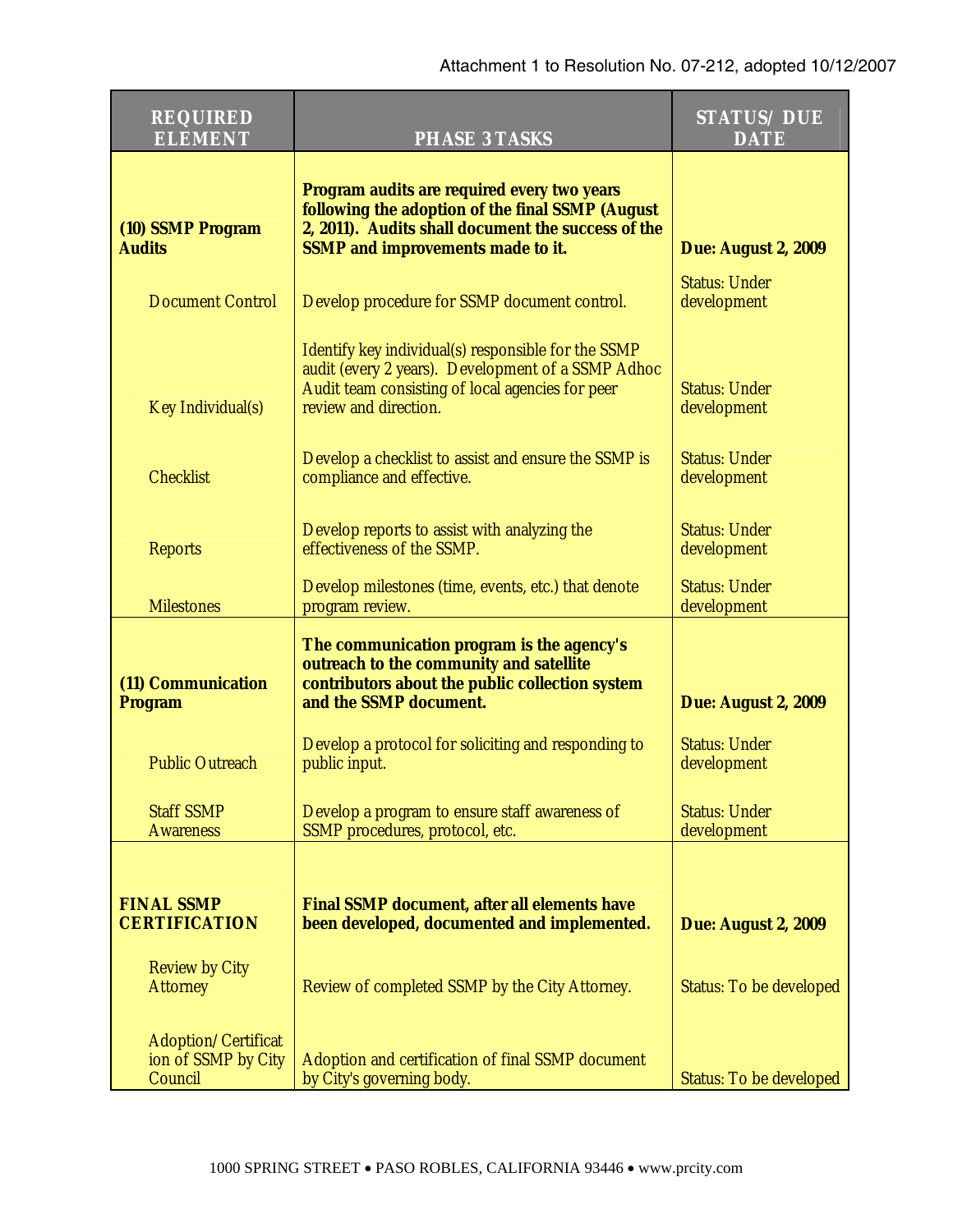# **City of Paso Robles- Draft Sewer System Management Plan**

### **Element 1 - Goals**

This Sewer System Management Plan (SSMP) element identifies goals for management, operations and maintenance of the sewer system and discusses the role of the SSMP in supporting these goals. These goals provide focus for City staff to continue high-quality work and implement improvements in the management of the City's sewer collection system. This section fulfills the Goals requirements of both the RWQCB and SWRCB.

# **1.1 Regulatory Requirements**

The summarized requirements for the Goals element of the SSMP are as follows:

"The collection system agency should develop goals to manage, operate, and maintain all parts of the collections system. The goals should address the provisions of adequate capacity to convey peak wastewater flows, as well as a reduction in the frequency of Sanitary Sewer Overflows and the mitigation of their impacts."

### **Element 1: Goals Appendix**

There is no appendix associated with Element 1.

### **1.2 Goals Discussion**

In May 2007, the City adopted an Integrated Water Resources Plan which recognized the interrelated aspects of the City's water, wastewater, and storm water systems. Through an integrated evaluation, the City identified projects and programs that would advance the following goals:

- 1. Improve water quality
- 2. Increase and diversify water resources
- 3. Increase reliability of water supplies
- 4. Reduce groundwater basin dependence
- 5. Reduce salt loading into the basin
- 6. Maintain a strong water rights position
- 7. Anticipate regulatory requirements
- 8. Prioritize public works expenditures to meet these goals

In support of the goals, the City has developed specific SSMP goals which will contribute to the proper management of the system and assist the City in minimizing the frequency and impacts of Sewer System Overflows (SSOs) by providing guidance for appropriate maintenance, capacity management and emergency response.

The City's SSMP goals are as follows:

- 1. Decrease the occurrence of reportable SSOs by one-third (1/3) from pre-SSMP levels. This goal is projected to be met within two years following SSMP final certification (August 2011).
- 2. Prevent public health hazards through proper notification, emergency response and spill containment and clean up procedures.
- 3. Minimize inconveniences by responsibly handling interruptions in service.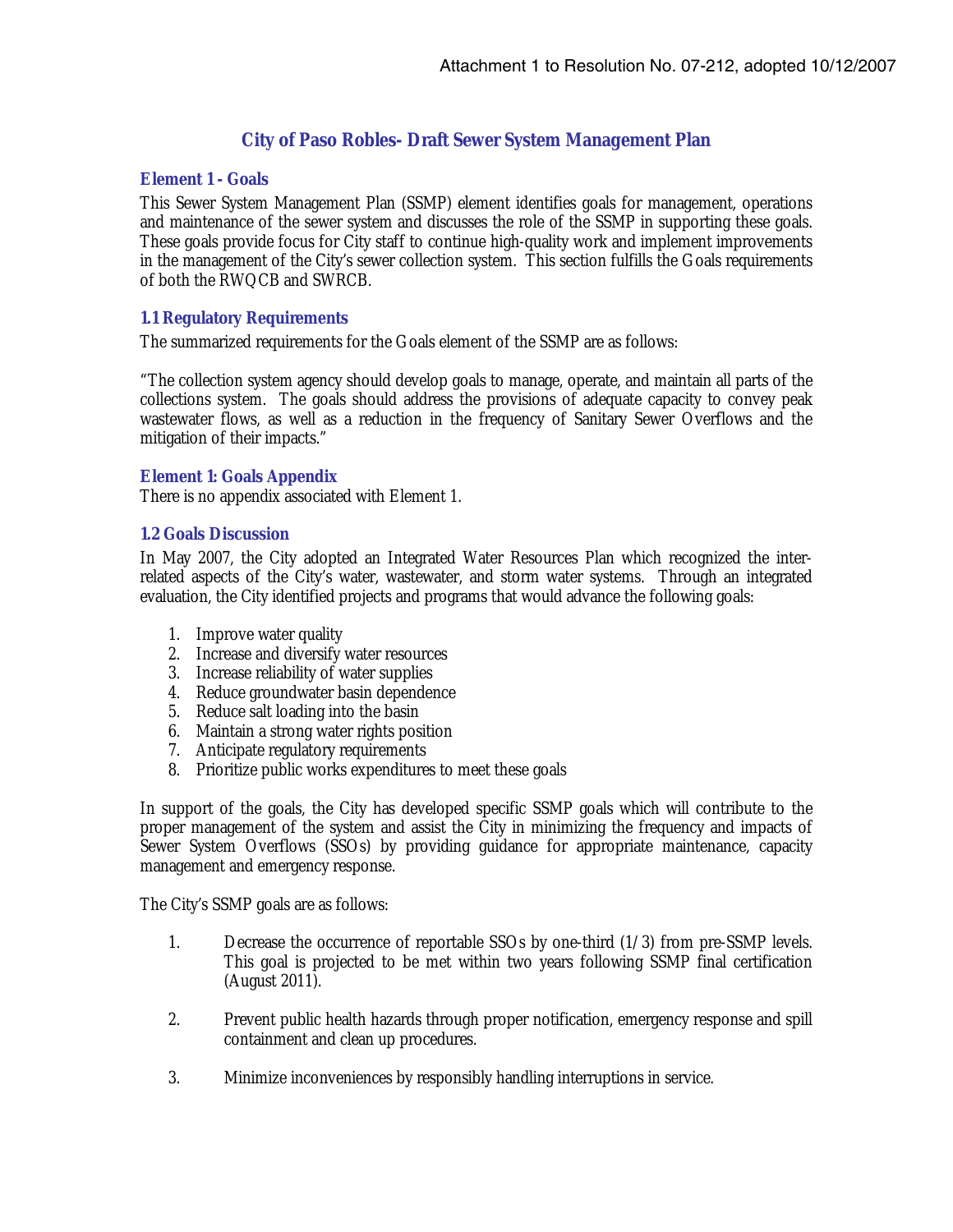- **4.** Protect the large investment in collection systems by maintaining adequate capacities and extending useful life through implementation a System Evaluations and Capacity Assurance Plan (element 8 of the SSMP).
- 5. Prevent unnecessary damage to public and private property by coordinating with property owners, business operators, contractors, and other parties utilizing the City's sewer system.
- 6. Use available funds for sewer operations in the most efficient manner. Identify, prioritize, and renew and replace sewer system facilities according to the approved Capital Improvement and Integrated Water Resources Plans.
- 7. Convey wastewater to treatment facilities with minimum infiltration, inflow and exfiltration.
- 8. Provide adequate capacity within the sewer system, including peak flows, through review of development plans and other associated plans which may affect the City's sewer system capacity.
- 9. Perform operations in a safe manner to avoid personal injury or property damage.
- 10. Be available and responsive to the needs of the public, and work cooperatively with local, state and federal agencies to reduce, mitigate and properly report SSOs.
- 11. Implement regular scheduled maintenance of the sewer system to remove roots, debris, sand, and Fats, Oils and Greases (FOG) in areas prone to blockages that may cause SSOs or sewer backups.

The SSMP supplements and supports the City's existing O&M Program and goals by providing high level, consolidated guidelines and procedures for all aspects of the City's sewer system management.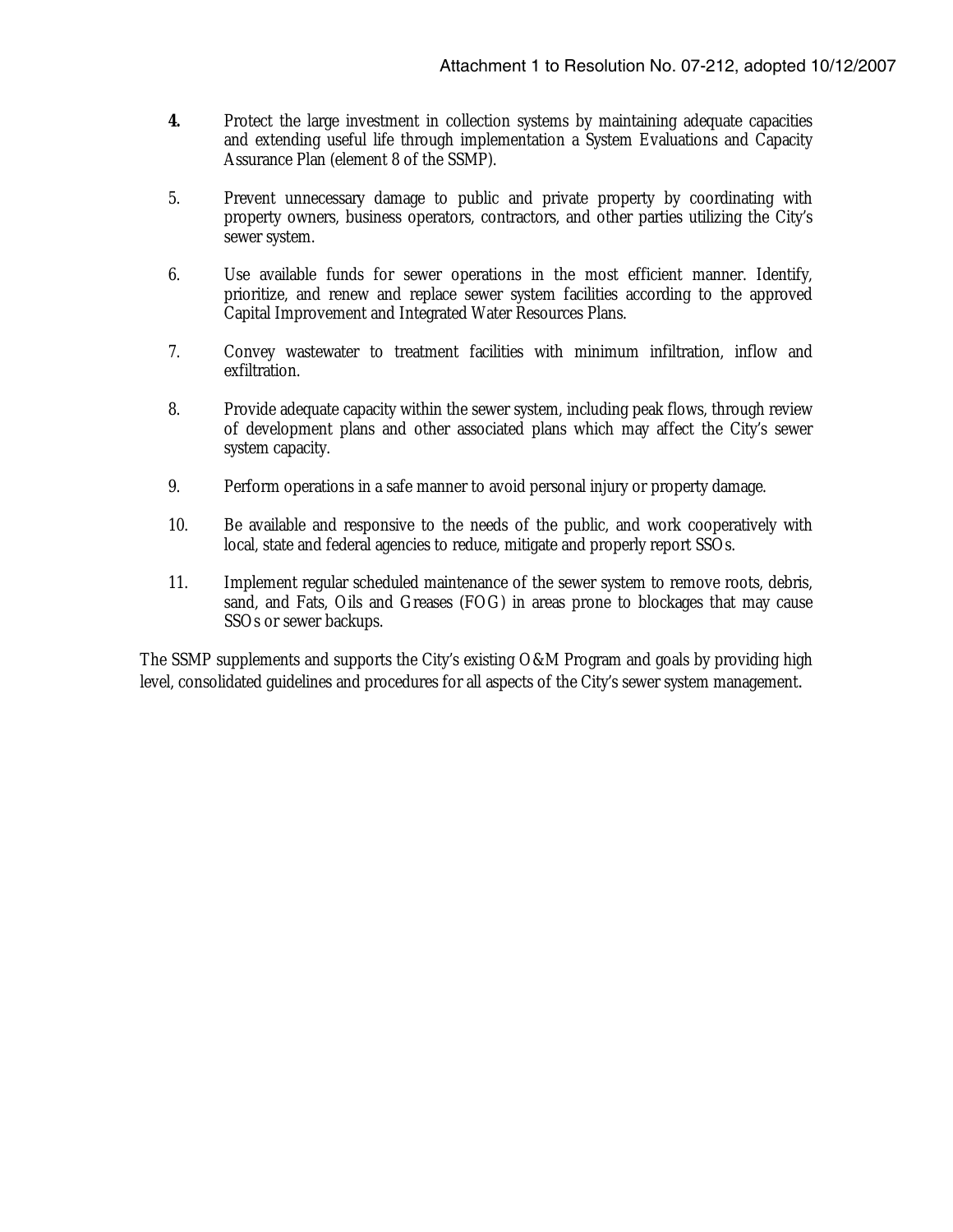## **Element 2 - Organization**

This section of the SSMP identifies City staff responsible for implementing the SSMP, responding to SSO events and meeting the SSO reporting requirements. This section also includes the designation of the Authorized Representative to meet the SWRCB requirements for completing and certifying spill reports electronically. This section fulfills the Organization requirement of both the RWQCB and SWRCB.

### **2.1 Regulatory Requirements**

The summarized requirements for the Organization element of the SSMP as follows:

"The collection system agency's SSMP shall identify the following:

- Staff responsible for implementing measures outlined in the SSMP, including the names of those responsible and the authorized representative;
- The names and telephone numbers for management, administrative and maintenance positions responsible for implementing specific measures in the SSMP. Including lines of authority as shown in an organization chart or similar documents with a narrative explanation; and
- The chain of communication for reporting SSOs from receipt of a complaint or other information, including persons responsible for reporting Sewer System Overflows to the SWRCB and RWQCB and other agencies if applicable (such as County Health Officers, County Environmental Health Agency, Fish and Game, Coast Guard and/or State Office of Emergency Services (OES)."

## **Element 2 - Organization Appendix**

Supporting information for Element 2 shall be included in Appendix A. This Appendix shall include the following documents:

 Table of Wastewater Division and Public Works Department staff names and contact telephone numbers (updated as needed).

### **2.2 Organization Discussion**

The following section outlines the City's organization, general and SSMP responsibilities of personnel, authorized representative, and chains of communication for SSO response and reporting. Key staff responsible for implementing and maintaining the SSMP are designated in Appendix A.

# **2.2.1 City Organization**

The Organization chart for the management, operation, and maintenance of the City's wastewater collection system is illustrated in Figure 2 and 3. The names and telephone numbers of staff filling these positions are included in Appendix A as required by the State's WDRs.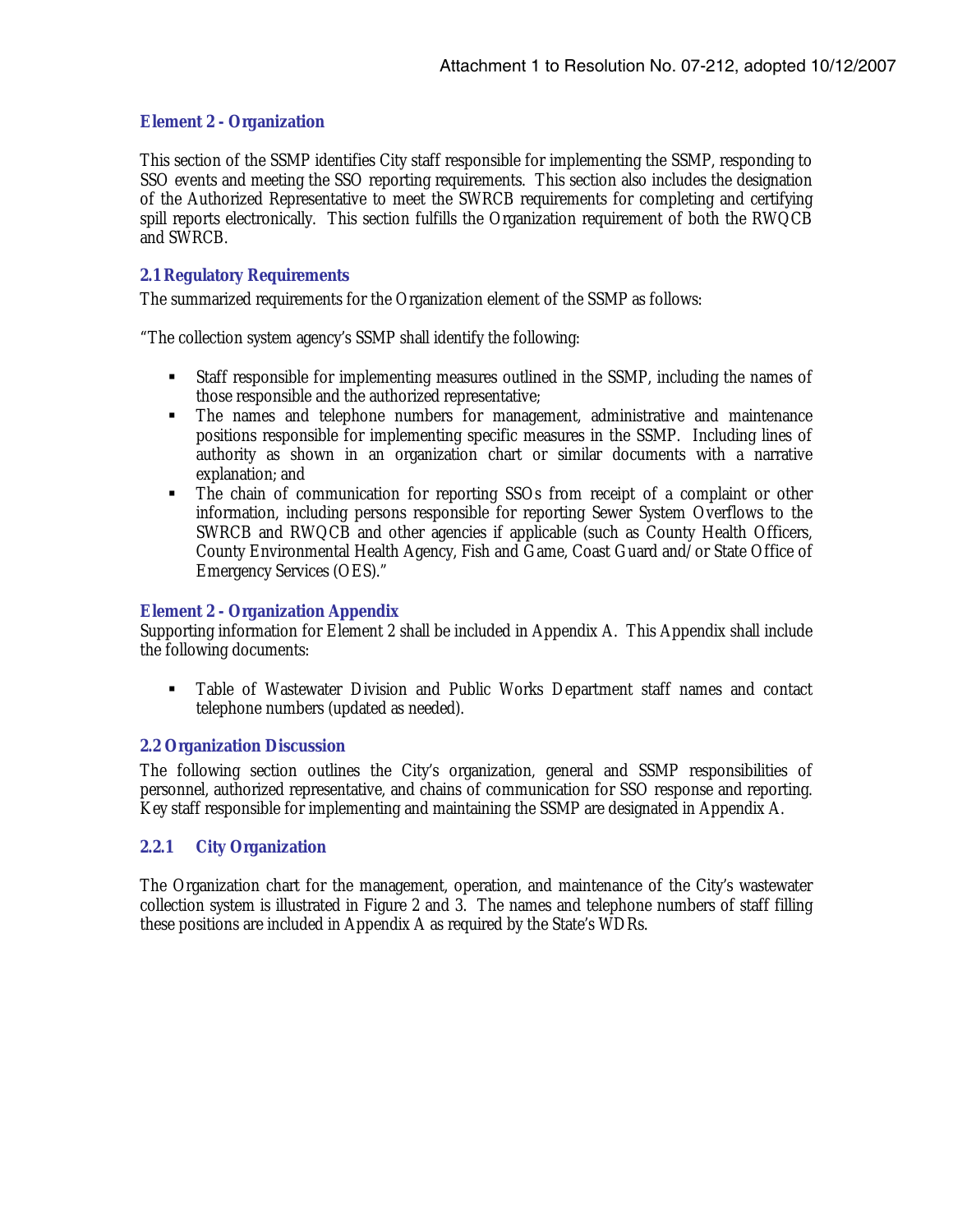

**Figure 2 - City Management and Public Works Department Organizational Chart**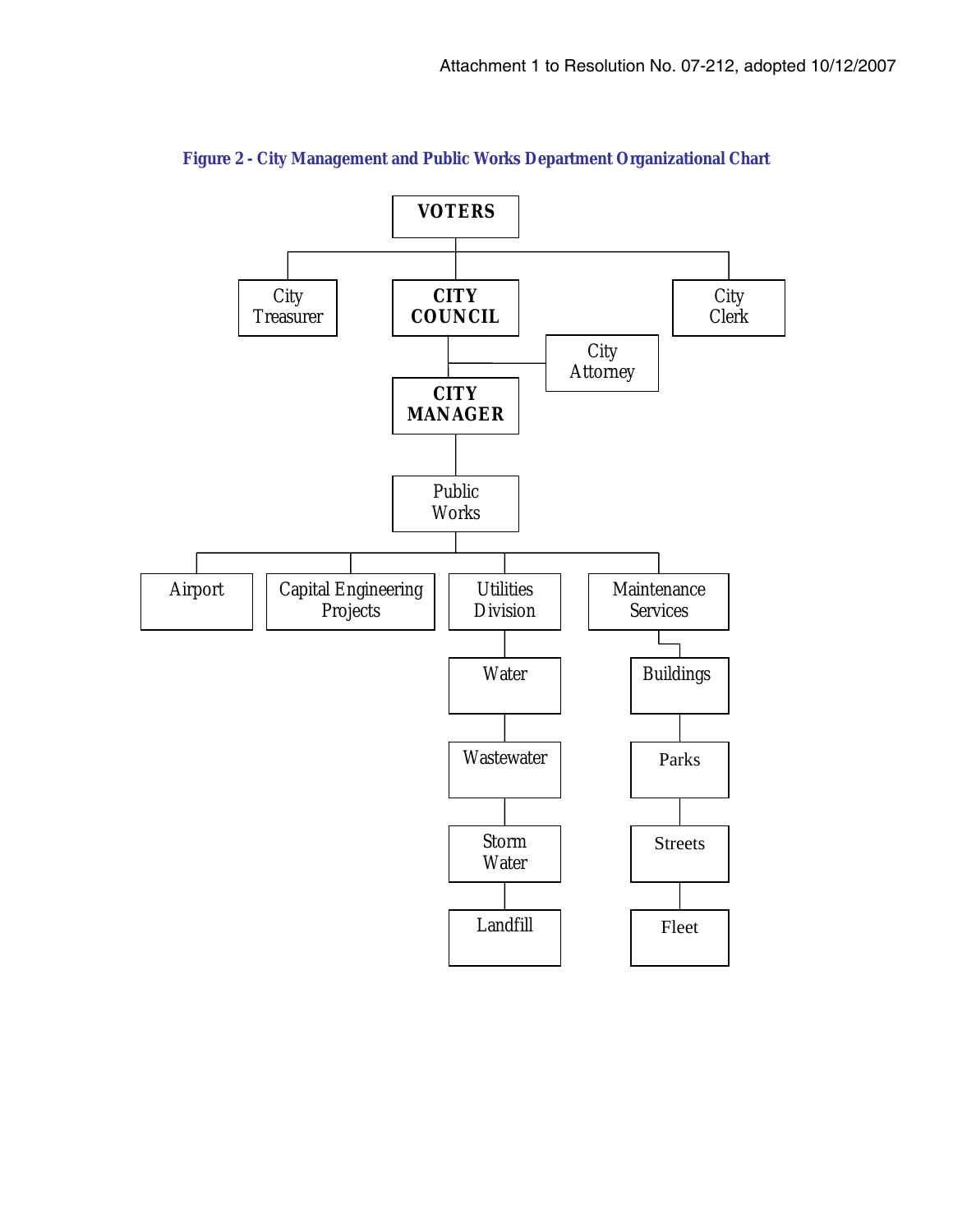The City's Public Works Water and Wastewater Division organizational chart, as follows in Figure 3, shows the lines of authority of the administrative and field staff.





The Public Works Director, Utilities Manager and the Wastewater Division Supervisor are authorized representatives responsible for implementation of the SSMP and CIWQS reporting.

# **2.3 Description of General Responsibilities**

This section includes a brief description of the job title, authority and respective responsibilities associated with each position.

Public Works Director. Plans, organizes, and directs the public works activities of the City. Advises the City Council, Planning Commission, and City Manager on engineering and public works matters, including those related to the collection system. Prepares and control department budgets. Review project plans and specifications for public works projects and performs technical engineering planning studies. Confers with engineering consultants and officials of other public works departments.

Utilities Manager. Works under the direction of the Public Works Director. Works to improve efficiency and effectiveness of operations. Assist the Public Work Director in the development of department plans and programs, including sewer operations and Capital Improvement Program. Supervises the review of private project development plans for compliance with codes, regulations, standards, adequacy of applications for permits and compliance with approved plans. Oversees and manages sewer maintenance operations.

Industrial Waste Manager. Works under the direction of the Utilities Manager to develop and administer a variety of programs and activities related to the City's industrial wastewater Source Control Program. Ensure compliance with federal, state and city laws, regulations, codes and policies; performs related work as assigned. Responsible for the preparation of the City's SSMP.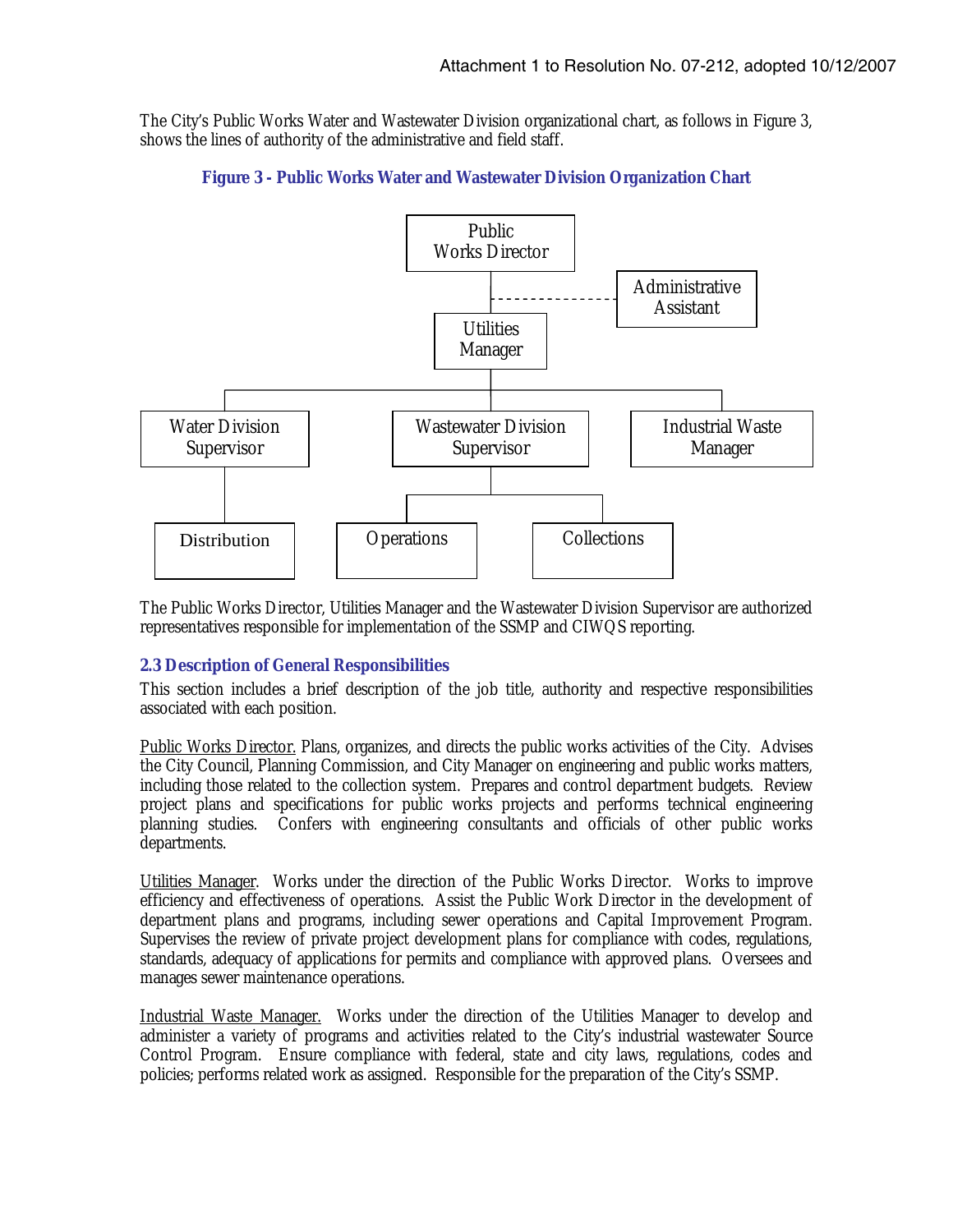Capital Projects Engineer. Acts as project manager on public works projects, including sewer projects. Prepares plans, specifications, and preliminary costs estimates. Coordinated and confers with maintenance department on sanitary sewer system issues. Confers with contractors, consultants and the public on engineering and construction matters. Prepares reports on sewer and other public works projects.

Wastewater Division Supervisor. Supervises the maintenance and repair of the City's public works infrastructure, sanitary sewer collection system and wastewater treatment plant facilities. The Supervisor supervises all aspects of the wastewater treatment plant, review plans and specifications for sewer and other related projects, makes recommendations regarding maintenance, construction and operation aspects. The Wastewater Supervisor may authorize budget expenditures within the Wastewater division, confers with contractors, engineers and member of the general public on construction and maintenance problems and procedures.

Operations. Performs a variety of technical and field tasks involving the operation, enforcement, maintenance and problem resolution in connection with the operation of the wastewater treatment plant. Performs skilled tasks in the treatment of wastewater and sewage; checks ad records daily flow into treatment plant, maintains logs of daily operations, performs preventative maintenance, obtains wastewater samples, maintains plant processing equipment, responds to after hour services alarms or emergencies.

Collections. Assists in the cleaning and repair of sewer mains and lines and the location and rising of manholes. Operates a variety of collection system maintenance equipment and tools including hand, power, heavy equipment, CCTV inspection and monitoring devices. Performs collection system preventative maintenance and SSO response. Clean, unplugs and repairs sewer lines. Locates and raises manholes. Operates power equipment including hydraulic cleaning truck and sewer jetter/rodder.

Water Division Supervisor. Performs responsible technical and administrative work in supervising Water Division staff. Assigns, supervises and reviews the daily activities of division staff. Assigns tasks; maintains operational supervision of division activities. Assigns, supervises and administers the City's cross connection program compliance, water production, conservation, and water quality programs, enforcement of City, County, State, and Federal laws and regulations. Assists with preparation of water division budget.

Distribution. Under the supervision of the Water Division Supervision, this position performs the following tasks: installs, repairs, and replaces PRVs, water mains, fire hydrants, valves, water meters, service lines, meters, telemetry, maintain reservoirs and pump stations, grounds maintenance and leak detection.

Administrative Assistant. Provides administrative support for the Public Works Division and reports directly to the Public Works Director. This position performs secretarial, receptionist and This position performs secretarial, receptionist and administrative tasks, some of which are complex and confidential in nature. The assistant provides technical assistance to the general public and public agencies regarding the City procedures.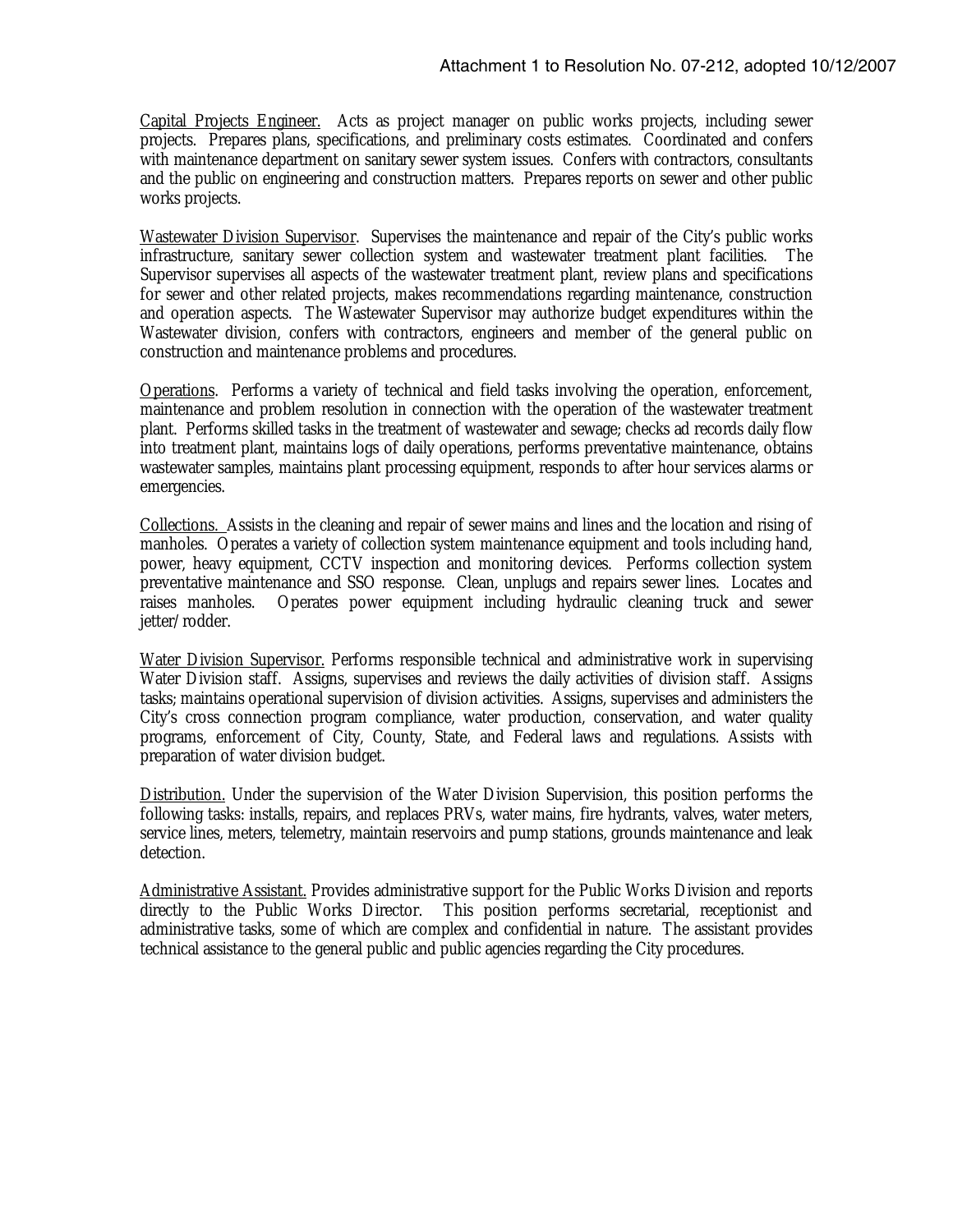### **2.4 SSMP Roles and Responsibilities**

The City's SSMP identifies staff responsible for implementing measures outlined in the SSMP, including management, administration, and maintenance positions. Table 2.0 summarizes the roles and responsibilities for each SSMP element.

| <b>Element</b> | <b>SSMP Description</b>                              | <b>Responsible Person(s)</b>                                                          |
|----------------|------------------------------------------------------|---------------------------------------------------------------------------------------|
|                | Goals                                                | Public Works Director, Utilities Manager                                              |
| $\overline{c}$ | Organization                                         | <b>Utilities Manager</b>                                                              |
| 3              | Overflow Emergency Response Plan                     | <b>Wastewater Division Supervisor</b>                                                 |
| 4              | FOG Control                                          | Industrial Waste Manager, Wastewater<br><b>Division Supervisor</b>                    |
| 5              | <b>Legal Authority</b>                               | Utilities Manager, Industrial Waste Manager                                           |
| 6              | Measures and Activities                              | Industrial Waste Manager, Wastewater<br><b>Division Supervisor</b>                    |
| 7              | Design and Construction Standards                    | Utilities Manager, Wastewater Division<br>Supervisor, Capital Projects Engineer       |
| 8              | <b>Capacity Management</b>                           | Utilities Manager, Wastewater Division<br>Supervisor                                  |
| 9              | Monitoring, Measurement and Program<br>Modifications | Utilities Manager, Industrial Waste Manager,<br><b>Wastewater Division Supervisor</b> |
| 10             | <b>SSMP</b> Audits                                   | Industrial Waste Manager, Wastewater<br><b>Division Supervisor</b>                    |
| 11             | <b>Communication Plan</b>                            | Industrial Waste Manager, Wastewater<br><b>Division Supervisor</b>                    |

# **Table 2.0 - Roles & Responsibilities for the SSMP**

### **Responsibility for Element 1 – Goals**

The Public Works Director and the Utilities Manager are responsible for developing the goals of the Utilities Division and in particular for the SSMP.

### **Responsibility for Element 2 – Organization**

The Utilities Manager is responsible for updating the organizational structure, SSMP implementation assignments, and Sewer System Overflows responding and reporting chain of communication, as needed.